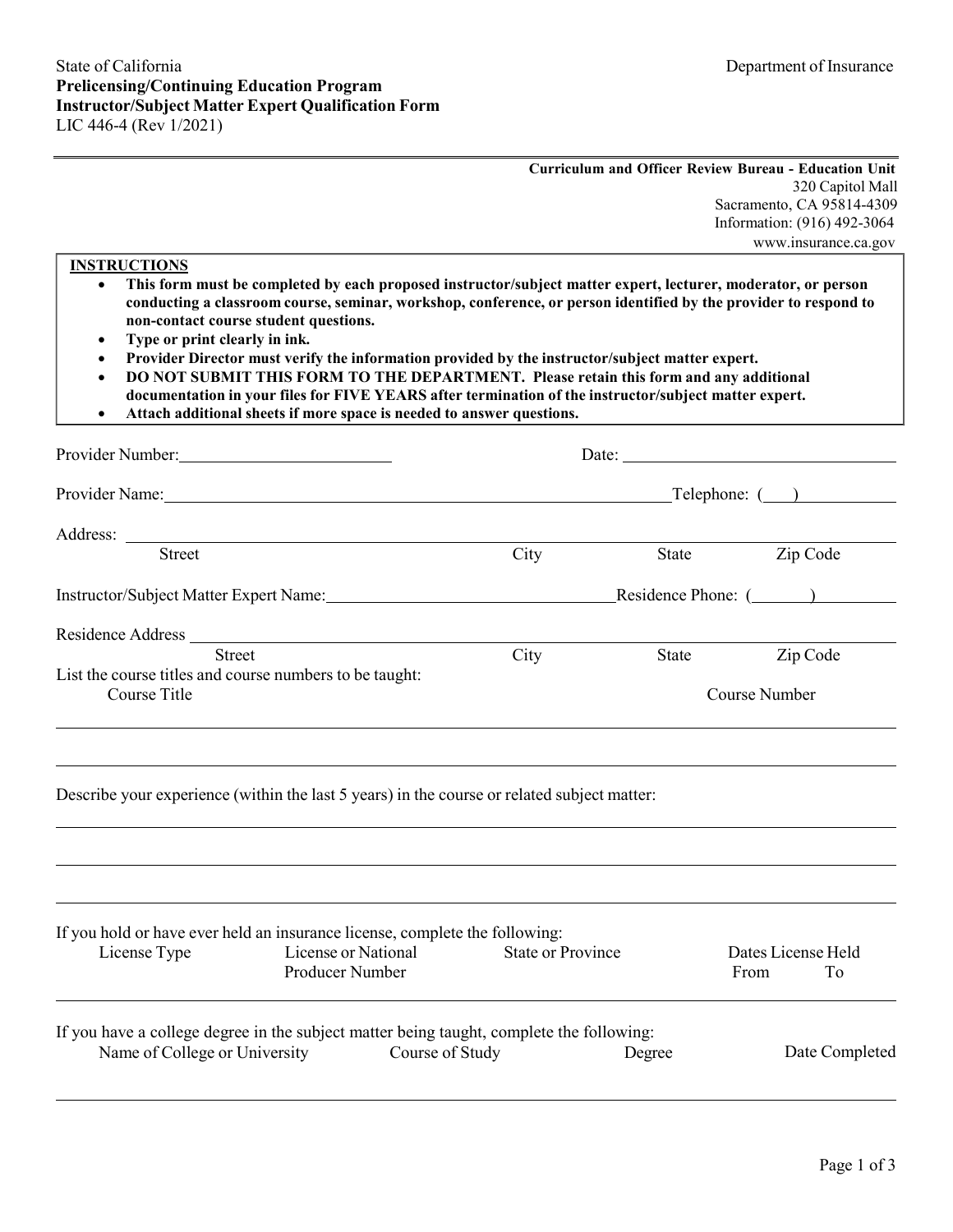|             |                    |                          | Please indicate if you hold a recognized professional insurance designation and the date earned: |                                                                                                                                                 |  |
|-------------|--------------------|--------------------------|--------------------------------------------------------------------------------------------------|-------------------------------------------------------------------------------------------------------------------------------------------------|--|
| $\Box$ LUTC | $\Box$ CLU         |                          | $\Box$ AAI $\Box$ CPCU $\Box$ CIC $\Box$ Other:                                                  | Date                                                                                                                                            |  |
|             | Type of Credential | <b>Credential Number</b> | Date Earned                                                                                      | If you hold a recognized professional credential in the subject matter being taught, complete the following:<br><b>State or Province Issued</b> |  |
| <b>TYES</b> | $\Box$ NO          |                          |                                                                                                  | Have you ever been an instructor/subject matter expert for another prelicensing or continuing education provider?                               |  |

If YES, list the provider names, dates and reasons for leaving:

### **BACKGROUND QUESTIONS:**

 1. Have you been the subject of any administrative agency disciplinary action? For the purpose of this question, license denied, suspended, placed on probation, restricted or revoked, or any fine imposed; withdrawing any application or subject of a conservation, liquidation, rehabilitation or receivership order.  $\Box$  Yes\*  $\Box$  No administrative agency disciplinary action includes but is not limited to: having any professional, vocational or business surrendering any license to avoid disciplinary action; being issued a cease and desist order or its equivalent; being the

 misdemeanor and military offenses. "Convicted" includes, but is not limited to, having been found guilty by verdict of a judge or jury, having entered a plea of guilty or nolo contendere, having had any charge dismissed, expunged or a fine. You may exclude traffic citations and juvenile offenses.  $\Box$  Yes  $\Box$  No 2. Have you ever been convicted of a crime? For the purpose of this question, "crime" includes a felony or or plea withdrawn pursuant to Penal Code Section 1203.4, or having been given probation, a suspended sentence

 **\*IMPORTANT NOTE:** If the instructor/subject matter expert answer is "YES" to either of the above two questions, the instructor/subject matter expert is to attach a detailed statement, signed by you, listing the events which led to the charges (dates and places). If the matter was heard in court, attach copies administrative agency, attach a certified copy of the action. **CERTIFIED BY THE COURT** of the Criminal Complaint and the Sentencing Minute Order showing the final plea, judgment and sentence. If any disciplinary action was taken by an

## **INSTRUCTOR/SUBJECT MATTER EXPERT CERTIFICATION**

 I certify under penalty of perjury that the information contained in this application is true and correct and that nothing has matter expert. been withheld which would influence a complete evaluation of my qualifications and conduct as an instructor/subject

 I understand that this completed application will be maintained by the provider and made available to the Commissioner as requested.

| Original Signature of Instructor/Subject Matter Expert | Date |
|--------------------------------------------------------|------|
|                                                        |      |